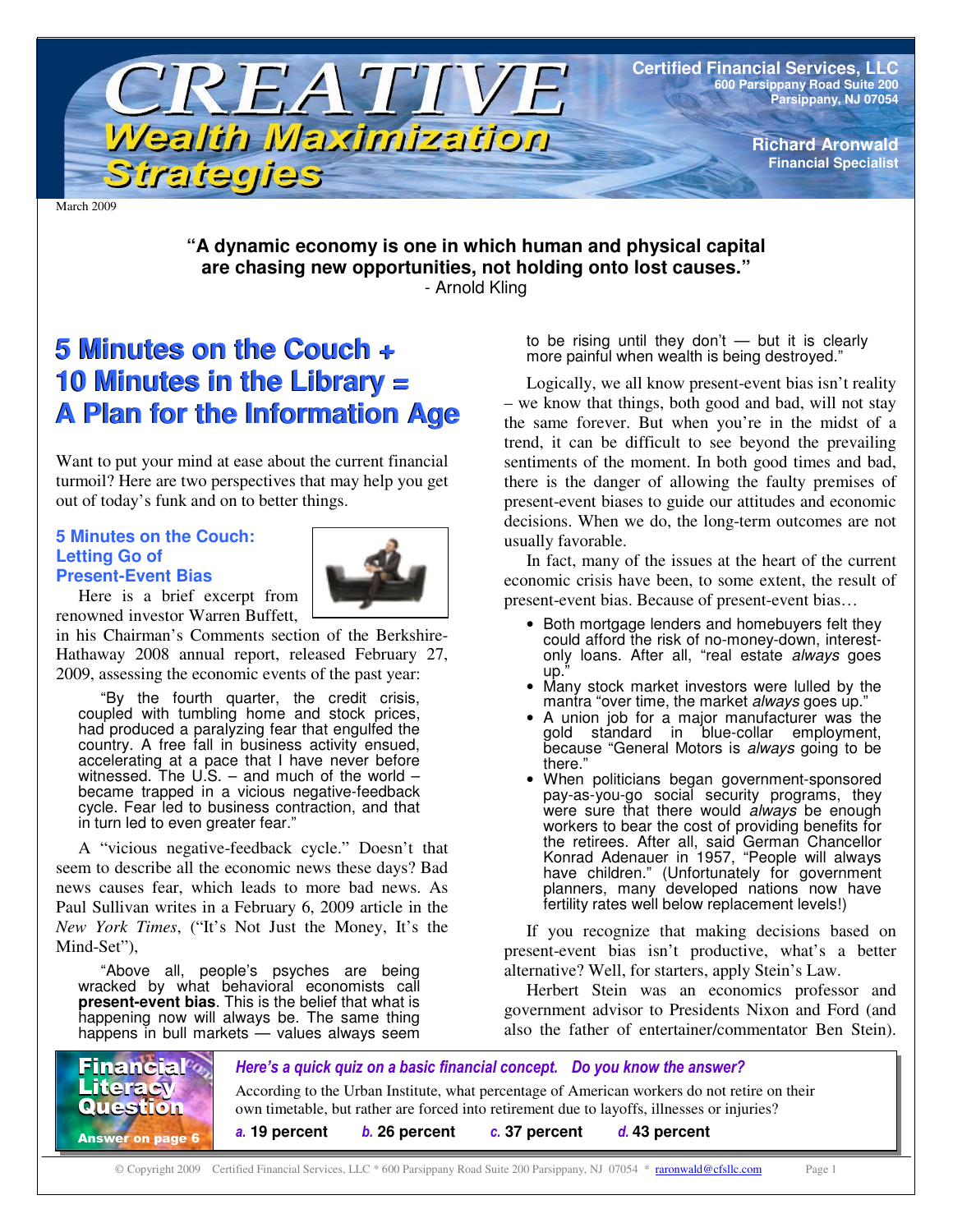He put forward a simple statement about economic trends **"If something can't go on forever, it will stop."** Put another way, present-event status will end when something can't be continued. If banks can't expand their lending because there aren't reliable borrowers, they will stop lending. If people can't afford over-priced housing, they will stop buying. When big corporations can't be profitable in a competitive marketplace, they will cease to exist. And if there aren't enough workers to pay the cost of Social Security, it will go broke.

In hindsight, it's relatively easy to apply Stein's Law to explain how and why past events changed from boom to bust. But can you use the same logic in a forwardthinking manner, to determine how and why the bust will end and prosperity will return? If you break free from the group psychology that creates present-event bias and take a broader view of history, some possibilities emerge.

#### **10 Minutes in the Library: Going Post-Industrial in the Information Society**

More than 30 years ago, some historians, economists and sociologists began questioning whether the current economic realities could continue, and if not, what would happen when they stopped.

In 1973, Daniel Bell analyzed the contrasts between

the industrialized economies of the USSR and the United States in *The Coming of Post-Industrial Society*. Bell not only saw the centrally-controlled collectivist



Soviet model as unsustainable, but also correctly predicted the attributes of a post-industrial U.S. economy: globally interconnected financial systems; international trade imbalances; and the decline of the manufacturing sector.

Peter Drucker, in his 1989 book, *The New Realities*, highlighted what he saw to be the major cultural shifts in the  $20<sup>th</sup>$  century. In 1900, farming was the still largest part of every nation's economy, even though the Industrial Revolution had begun 100 years earlier. By the end of World War II, manufacturing had completely supplanted farming. This was the culmination of economic change in the twentieth century, and was the basis for America's supreme position in world affairs. But Drucker also saw a "post-industrial" world coming, where manufacturing would be less prominent.

At that time, "post-industrial" was a vague term used by economists in that it told what was passing, but didn't identify what was coming in its place. Since the mid-1990s, a consensus phrase arose for the coming new economic era: **The Information Age.**

James Davidson and Lord William Rees-Mogg authored several books on the seismic economic changes they felt were likely to occur in the coming decades. In their 1997 book, *The Sovereign Individual,* Davidson and Rees-Mogg stated that from its earliest beginnings until now, there had been only three basic stages of economic life in human history:

(1) hunting-and-gathering societies;

(2) agricultural societies; and

(3) industrial societies.

"Now, looming over the horizon, is something entirely new, the fourth stage of social organization: **information societies."**

With the microprocessor and the Internet as the technological drivers of this new economic age, the forward-thinking commentators saw several trends arising from the emergence of these new technologies.

There would be a transition from goods production to the provision of services. This didn't mean manufacturing would cease, only that fewer people would be employed in manufacturing. (This mirrors the changes that occurred in farming over the previous century. Today, less than 1% of Americans list farming as an occupation, yet the general wealth of the farming sector has not deteriorated. These few farmers produce much more food than their predecessors of the previous century, and both individual farmers as well as the broad population are better off today.)

With the move away from manufacturing as a core economic activity in developed countries, the importance of blue-collar, manual work (e.g., assembly-line manufacturing) would decline, with much of the lesserskilled work outsourced. Professional and technical work (lawyers, computer programmers, etc.) would come to predominate. Although this service emphasis was predicted to impact a wide range of sectors, health, education, research, and government services are seen as the most decisive for an Information society.

**This "Information Age" perspective isn't new.** Remember, a number of economic and sociological commentators saw this economic shift coming three decades ago. In various ways they said, "the industrial society cannot go on forever. Things will change." And while it's rare for economists to accurately predict the future, it's not like other people haven't seen the same things over the past 30 years. The decline in manufacturing jobs, outsourcing, and the increased globalization of companies are not new trends. *The inevitable conclusion is the industrial society, and many of the economic features that embodied it are quickly fading into the past.*

The economic ramifications for the individual are significant. Some of the mainstays of the industrial economy like lifetime job security, company pensions, and government benefit programs are no longer financial certainties. In varying degrees, change is shaping *new financial realities*.

#### **The Plan For the Politicians & the Individual**

When faced with change, there are two fundamental responses: resist it or embrace it. The chosen response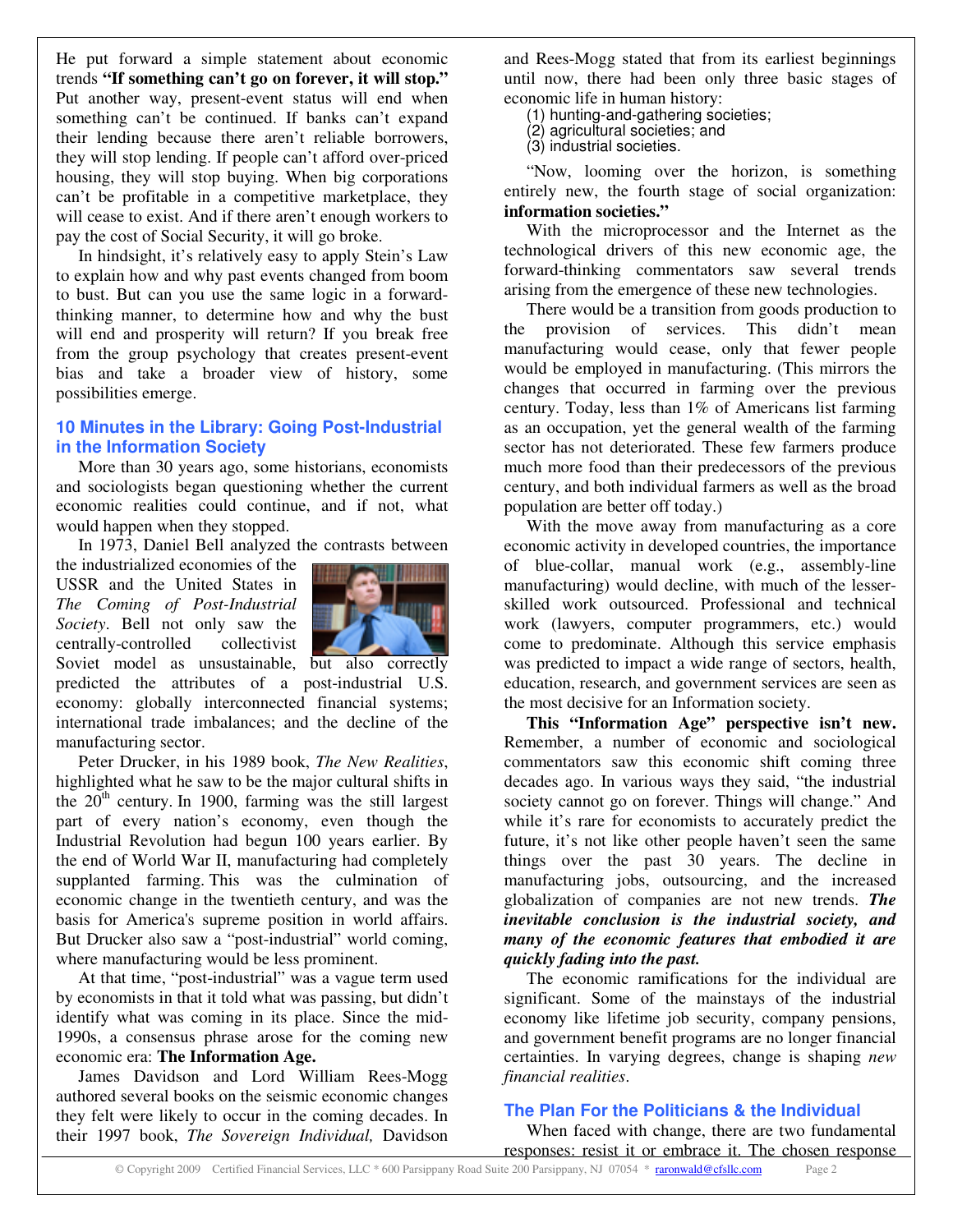often depends on how much one has invested in the existing program, and how much benefit is offered by the newer approach. For those whose livelihoods are connected to the American automobile industry, the change away from manufacturing is threatening. Workers who have paid into Social Security for 40 years don't relish the thought of seeing the benefits diminish or disappear just as they reach retirement. On the other hand, for providers of Internet search engines and online content, change probably can't come fast enough.

#### **The Political Response**

Since many politicians have decided the economic crisis requires government intervention, they also face this resist-or-embrace dilemma. Because many of their constituents remain heavily invested in the industrial society, many politicians promise to "save" jobs, Social Security, and the American way to capture their vote. As

Arnold Kling, an ex-economist for both the Federal Reserve and Freddie Mac, said in his November 12, 2008 commentary on www.econlib.org, "…I can see where a bailout is a winning



policy. The threatened industry is organized and visible. The alternative(s)…are diffuse and unseen." But while such an approach makes for good politics, Kling says political intervention may not be the best response to the reality of a changing economic society.

"My guess, however, is that in a postindustrial economy, the necessary adjustments are too subtle and complex…In theory, wise technocrats could help guide workers in declining industries to appropriate re-training and career development. In practice, technocrats are not that wise. But it is much worse than that. Instead of giving the technocrats the mission of making the adjustment process more efficient, politicians will give them the mission of delaying the adjustment process and resisting the signals coming from the market. Thus, the expectation that government should help could have an ironic effect: the more that the public asks government to relieve the distress in labor markets, the longer it may take for labor markets to adjust."

#### **The Individual Response**

While it may be possible for select sectors of the American economy to stave off changes that have been three decades in taking shape, it's unlikely that the US economy will recover by reverting to an industrial/manufacturing base. And for those who want to step away from the gloom of a vicious negativefeedback cycle focused on present events, it makes sense to contemplate ways to embrace the financial changes that may coincide with the growing influence of the Information society.

In *The Sovereign Individual*, Davidson and Rees-Mogg suggested several ways in which the Information society will impact individual economics. First, most

Information workers will operate as independent contractors; the term "job" will mean "a project" rather than "steady employment with a single employer." Second, employment opportunities will be global, rather than local or regional – even as the worker never leaves home. Third, the new paradigms in employment "will leave individuals far more responsible for themselves than they have been accustomed to being during the industrial period."

From these broad predictions, it is possible to make some fairly specific personal recommendations.

**Cash reserves are critical.** In the typical Industrialera career, workers could count on steady paychecks and generous benefits. This economic certainty made it possible to operate on thin margins. Financial surprises could be covered by cash flow, insurance or even borrowing, as the repayments could be spread over time.

But when employment may be intermittent, and regularly changing, the need for a substantial cash cushion becomes much greater. The most stable Information Age workers will be those who have the financial wherewithal to comfortably bridge periods of unemployment (or perhaps time to work on entrepreneurial projects), instead of being forced to take whatever is available.

**You must own or control your insurance and retirement benefits.** Employer-sponsored group insurance and retirement benefits are fast becoming relics of the Industrial past, both for employees and retirees. 401(k)s instead of pensions and employee copays for insurance are part of the trend to decrease an employer's long-term financial commitments. At the pace these employer-sponsored plans are being dismantled, the only people who will have pensions are government employees and Congresspersons.

So…If it's likely that you will be regularly changing employers or working as an independent contractor, you can't count on employer benefits – even stripped-down ones. This is especially true during the periods you are "between jobs."

Given the dynamics listed above, it seems likely that future insurance and retirement developments will move to two extremes – government and individual programs. For those above the poverty line, government plans will offer minimum benefits, with the individual having the choice to add supplementary benefits at his/her discretion. As a result of this universal-individual model, the number of employers offering benefits will likely decline. Anything above the minimum will be the responsibility of the individual.

Since individual coverage (such as life and disability insurance) is often contingent on your health status, it makes sense to secure coverage as early as possible, with provisions to keep the benefits as long as they will be needed. Likewise, retirement accumulation programs

© Copyright 2009 Certified Financial Services, LLC \* 600 Parsippany Road Suite 200 Parsippany, NJ 07054 \* raronwald@cfsllc.com Page 3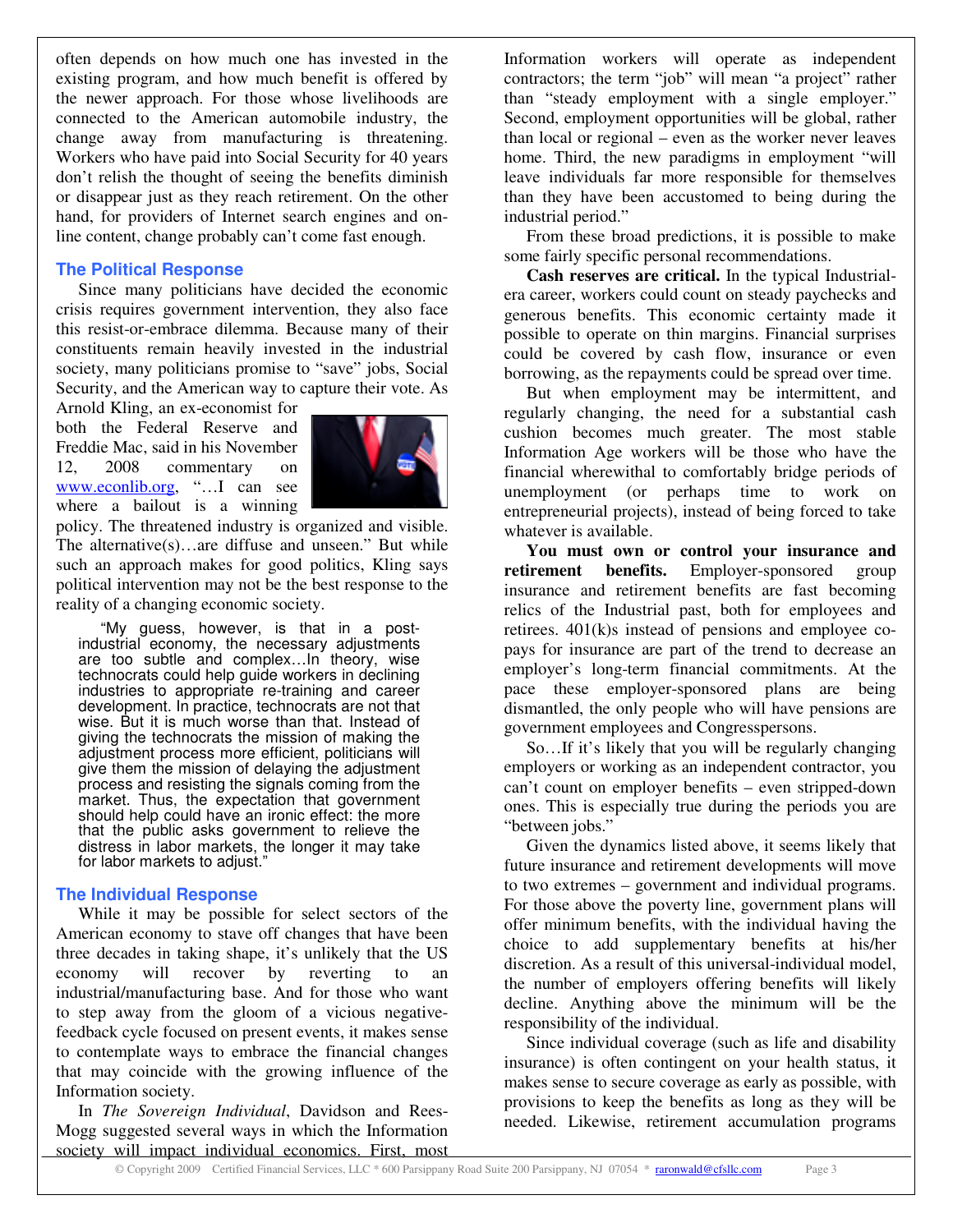should be portable, and allow for deposits from a variety of sources, not just wages.

(Using this universal-individual model, here's a possible configuration of medical insurance. The rising cry for universal health care can be seen as a direct result of the erosion of Industrial-era employer-paid health insurance, and the increased technological costs of providing sophisticated Information-era medicine. While a government-sponsored plan may provide a base level of coverage for everyone, the likelihood is that individuals will also find it desirable to purchase additional coverages matched to their unique circumstances.)

**Change your borrowing habits.** The ability to borrow is determined by a lender's assessment of your ability to repay. For a creditor in the Industrial era, a steady job meant regular repayments. In the Information age, lenders may look more at your assets and less at your employment to determine your suitability for a loan. If your unsecured borrowing exceeds your cash reserves, you may be overextended.

**Since you may end up working "everywhere", live where you want** – and rent until you're sure you're ready to settle down. The real estate cliché about your home being your biggest asset has changed. For many, after the collapse of real estate values, your mortgage is now your biggest liability. In light of the comments above regarding the changing nature of debt, a large mortgage obligation could be an impediment to seizing financial opportunities.

These broad recommendations are not guaranteed to be the perfect prescriptions for your specific circumstances. But they reflect sound financial thinking in any era, and if nothing else, serve to encourage you to reconsider how many previous financial decisions have been shaped by present-event biases. A measured look at history seems to indicate change is coming, and it will favor those who are the best prepared. Those who make financial plans based on how it has "always been" during the Industrial era may find themselves behind the times.

**IS YOUR FINANCIAL PROGRAM STRUCTURED TO EMBRACE A NEW ERA, OR IS IT STILL OPERATING ON PRESENT-EVENT BIASES?**

### **The IRA: A Case Study in Present-Event Bias and Government Response**

As a way to encourage individuals to save for retirement, the Employee Retirement Income Security Act (ERISA) of 1974 established the first Individual Retirement Accounts (IRAs), which eventually gave birth to other taxfavored retirement plans such as



 $403(b)s$ ,  $401(k)s$ , SEPs etc. The basic format for these qualified retirement programs is a tax deduction on deposits and tax-free accumulation; distributions taken in retirement are then taxable as ordinary income.

Over the past three decades, the ongoing logic for participating in qualified retirement plans has been straightforward. Because retirement is projected to be a period of lower income, distributions taken from IRAs or similar accounts will be taxed at a lower rate. Thus, receiving a tax deduction now (against a higher tax rate), and paying tax later (at a lower rate) is a financial advantage. At some time, every proponent of qualified retirement plans has intoned "You should have an IRA because you'll be in a lower tax bracket in retirement."

The financial advantage of IRAs was predicated on several present-event biases. First, that income tax rates would remain the same. Second, that retirement living expenses would be less than while one was working. Over time, both of these variables have changed. Income taxes have both increased and decreased for segments of the population. And retirement expenses, especially medical costs, have dramatically increased. In short, what was thought to be always the same has changed.

In response to these on-going changes, government has continually tweaked the rules, trying to keep IRAs and other qualified retirement accounts beneficial for participants. But often, even the best government responses are a step slow.

Take for example the recently implemented one-year reprieve in required minimum distributions (RMDs). In order to capture some of the tax eventually due on IRAs, previous IRA regulations required individuals over age 70½ to make mandatory minimum withdrawals from retirement accounts each year. But in December 2008, lawmakers suspended this provision for 2009, hoping to give investors a chance for their "accounts to rebound after a brutal year in the markets," according to a February 11, 2009 *Wall Street Journal* article ("New IRA Law Bewilders Investors"). Instead of being forced to sell investments to take their RMD, account holders will be able to sit tight and wait for a possible recovery of their account values.

However, retirees still had to take their RMD for 2008 or face a stiff penalty from the IRS. Thus, in a year when major US stock indexes had declines of 30% or more, account holders still had to sell out at low prices to meet the RMD requirement. In other words, a one-year suspension of RMDs might have been more beneficial *last* year instead of this one.

In addition, the one-year RMD suspension has created both aggravation and confusion for account holders. Financial institutions holding IRA funds are scrambling to establish procedures for contacting RMD recipients (some are contacting only those receiving monthly checks, others not planning any contact until April, 2009, and still others are automatically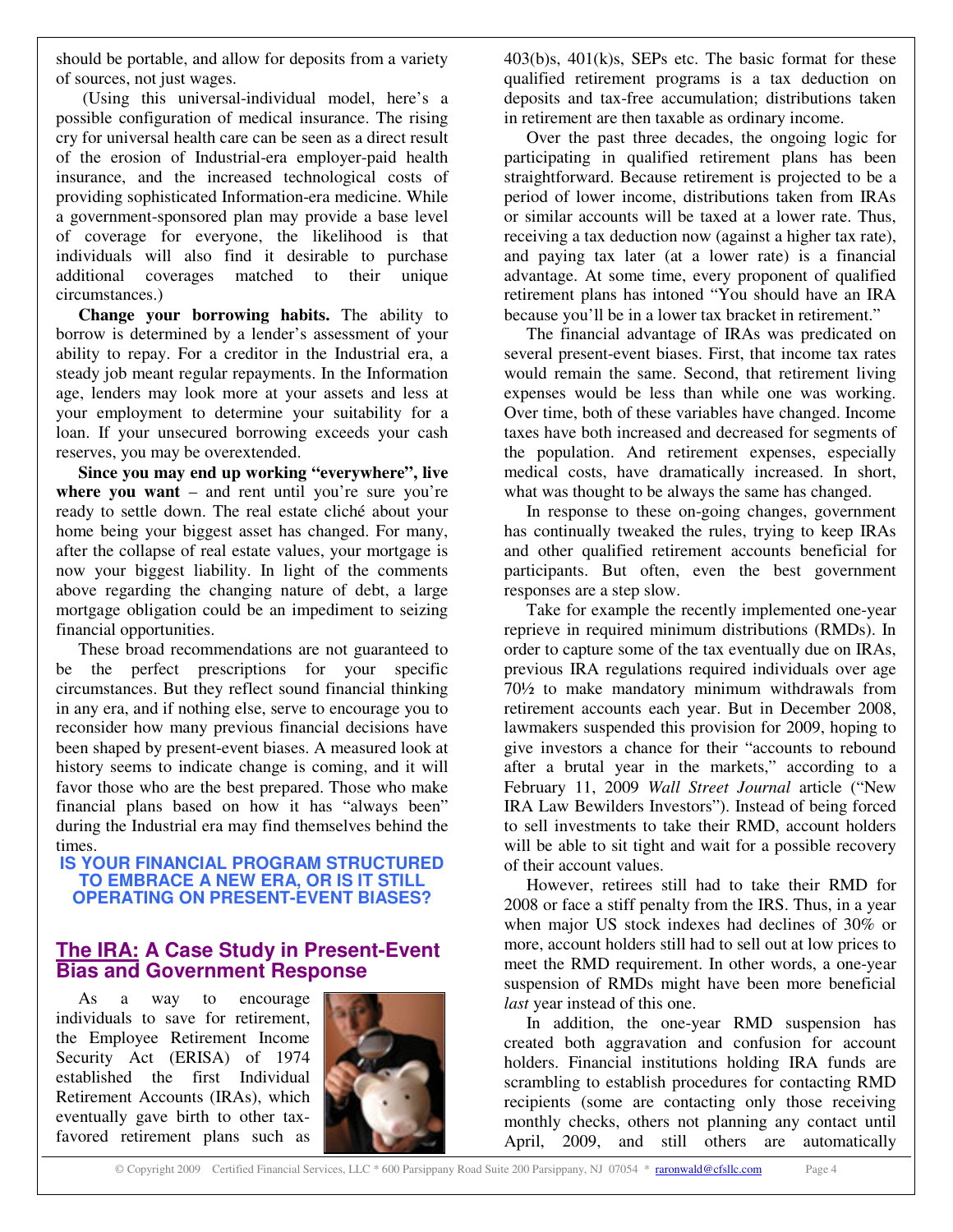suspending payments). Company administrators of 401(k)s are trying to determine if they first must amend their plan documents. In addition to the unresolved detail, there is uncertainty as to whether the reprieve will be extended for 2010.

Because IRA policy is often present-event driven, more changes – and more uncertainty – seem likely in the future. (Although assuming that government will "always" be a step behind might be a present-event bias as well. Maybe one day, the politicians will get it right in advance.)

## **Long-Term Care Insurance Continues to Change – Is Now the Time to Buy?**

Historically, the current generation is the first to fully realize the social and financial impact of increased longevity. In



the "old days," when elderly people got sick, they often died. Today, because of medical advances, sickness and infirmity are typically not fatal. Instead, the result may be a diminished capacity to execute some of the activities of daily living\*. Thus, the expanding need for various long-term care services.

The financial cost of a long-term care situation can be devastating to family finances. This is especially true for a surviving spouse, since the need for long-term care is most likely something that will occur in retirement, making it unlikely one can recover the financial cost by working. This situation is precisely the type that is best addressed by insurance, where one can limit their individual financial exposure by spreading the risk amongst a large group of people.

\*Activities of daily living include: bathing, continence, dressing, eating, toileting, transferring in/out of bed or wheelchair.

### **Brief History of Long-Term Care Insurance**

Long term care insurance (LTCI) is a relatively new insurance product. The earliest policies, introduced in the 1970's, covered only nursing home care, and were designed to be compatible with Medicare. In the 1980s, a newer generation of LTCI policies recognized the need for "at home" care and "adult day" care as well.

The changes in features and benefits, along with increasing longevity rates due to new medical technologies affected the pricing as well. Still, insurance underwriters couldn't predict how much health care costs would rise over the next 20 years and how much longer Americans would live. Only recently have these early policies started to result in claims, and some analysts believe insurers may have underestimated their exposure. As a result, long-term care insurance continues to change.

#### **Current Trends in LTCI**

In the January 5, 2008 issue of the *National Underwriter*, an insurance trade publication, Vivian P. Gallo, a long-term care specialist from Hartsdale, NY, notes some trends for LTCI in 2009 and beyond.

- **Gradual tightening of underwriting criteria.** The goal of any insurance company is to accurately assess the risks. In long-term care insurance, this will mean more face-to-face interviews at younger ages, and making a family's medical history a routine part of the underwriting and eligibility assessment. According to Gallo, this will result in fewer people being eligible for LTCI coverage.
- **Rate increases.** Some LTCI policies have provisions that allow for rate increases at specified times in the future, should claim history indicate the need. Gallo reports these increases, mostly on older contracts, have ranged between 2% and 24%.
- **Additional government incentives and employer programs.** To encourage consumers to obtain the coverage, both state and federal governments have considered additional tax credits for qualifying policies. In addition, insurance carriers are looking at new versions of employer-sponsored group coverage, which can offer simplified underwriting.
- **Limited benefit periods.** Some versions of LTCI provided unlimited benefits. But as Gallo notes, it is "apparent that the unlimited liability created by the lifetime benefit option is far too unpredictable to be reliably priced." The move to defined benefit amounts should mitigate against the need for premium increases
- **Hybrid policies.** For consumers, the purchase of LTCI presents several financial dilemmas. The public's perception of long-term care, according to William Kelly, another LTCI specialist, is "when you need LTC, it is too expensive, and when it is inexpensive, you are too young and seemingly decades away from needing it." Additionally, the premiums represent a significant potential lost opportunity cost if there's never a reason for a claim.

As a result, some insurers are finding ways to blend either annuity or life insurance components to LTCI coverage. If not used for long-term care expenses, the policyholder may "recoup" the premiums as either a life insurance benefit, or an annuity accumulation/payment.

### **Taking Action Today**

While the format of long-term care insurance continues to evolve, the need to address the financial issues remains unchanged. Consumers, particularly older ones, cannot just "wait for the dust to settle," then decide on what type of insurance to buy, as they run the risk of